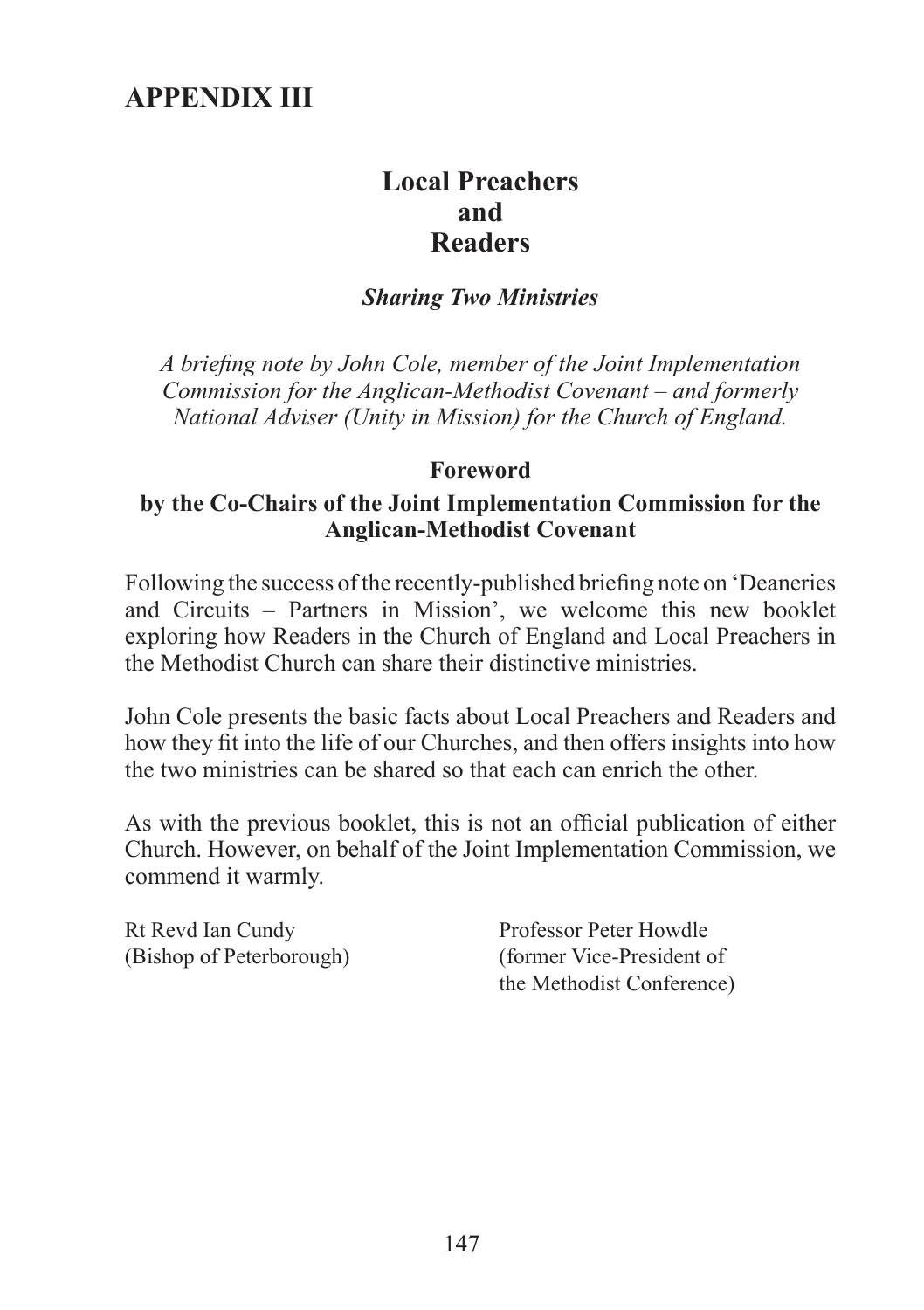### **Acknowledgements**

A great many colleagues have given advice and support in the compiling of this little book – especially colleagues on the Joint Implementation Commission for the Anglican-Methodist Covenant, Chris Sissons – Development Officer for Local Mission and Unity in the Methodist Church, Joy Barrow, Connexional Local Preachers' Secretary and Alan Wakely, General Secretary of the Central Readers' Council. All have saved me from many errors. Those that remain are my own!

John Cole

April 2008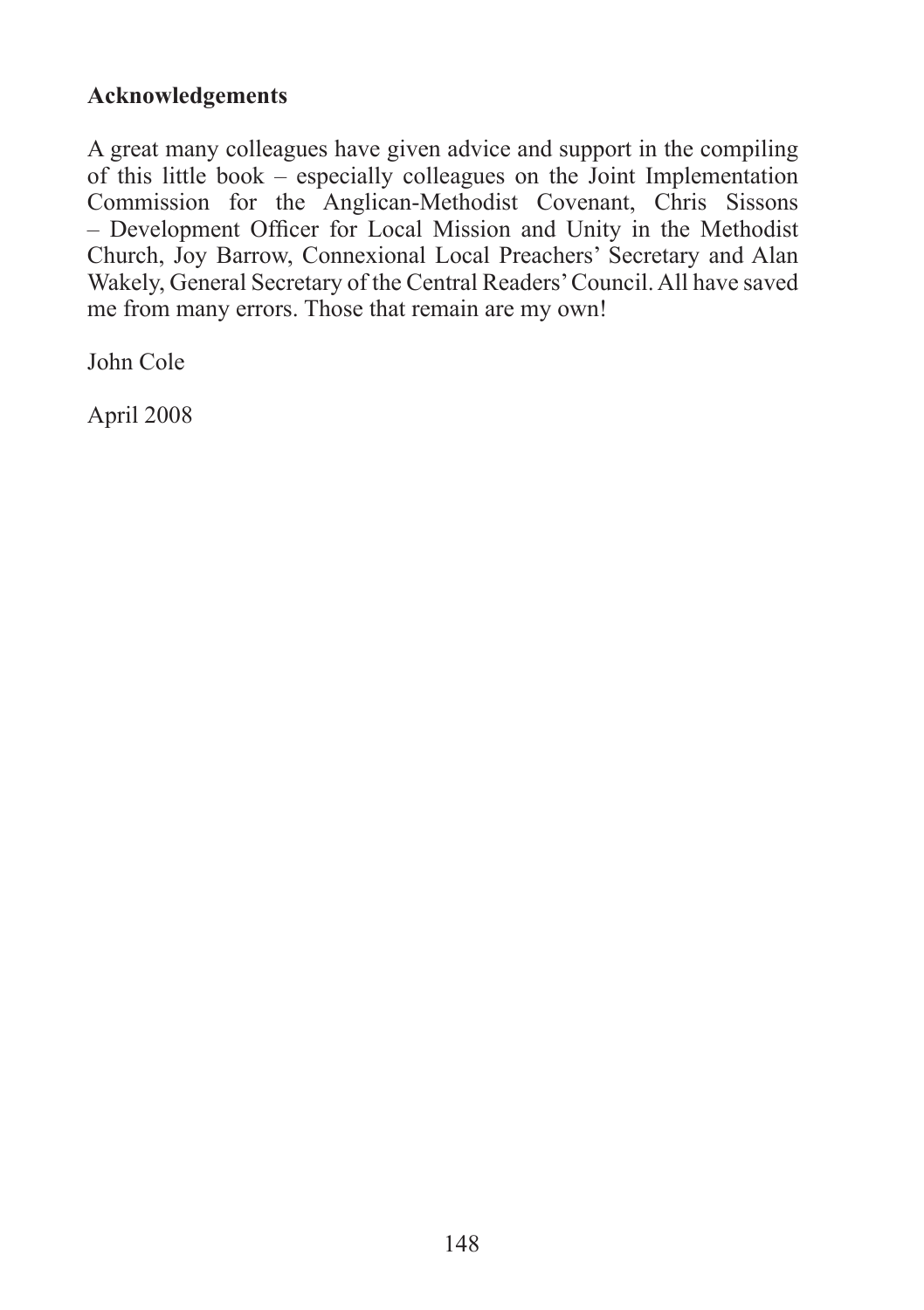#### **Local Preachers and Readers**

#### *Sharing Two Ministries*

#### **Introduction**

In the Methodist Church of Great Britain, when a lay person stands in the pulpit to preach, he or she will most probably be a Local Preacher. When the same thing happens in the Church of England, the person preaching is most likely to be a Reader.

From the perspective of those in the pew, it can easily seem that here are two roles that are, or ought to be, interchangeable. In the context of an Anglican-Methodist Covenant, why should all Readers not be accepted as Local Preachers and vice versa?

In this booklet we take a closer look at the distinctive roles of these two groups of people in the life of our two Churches, and explore the possibility that, while interchangeability may be attractive, there may be a better path to follow. Could it be that both Churches will be richer – and more serviceable to God's mission – if the individual contribution of Local Preachers to the Church of England and of Readers to the Methodist Church is seen more in terms of a covenantal sharing of two distinct but overlapping ministries?

### *Local Preachers in the Methodist Church*

### **KEY FEATURES**

- Unlike other lay offices and appointments within the Methodist Church, Local Preachers are appointed 'for life'.
- $\bullet$ Local Preachers can exercise their role in any part of the Connexion, and their status is transferred with them whenever they move circuits.
- Selection and training is a carefully graded and demanding process.  $\bullet$
- Local Preachers are full, active and indispensable members of  $\bullet$ the ministry team of a circuit. They are deployed routinely by the

For a fuller discussion of the concept of sharing two ministries, see Chapter Four of 'Living God's Covenant', the second interim report of the Joint Implementation Commission for the Anglican-Methodist Covenant 2007.

Subject to relevant Methodist disciplines and the requirements of safeguarding  $\overline{2}$ legislation.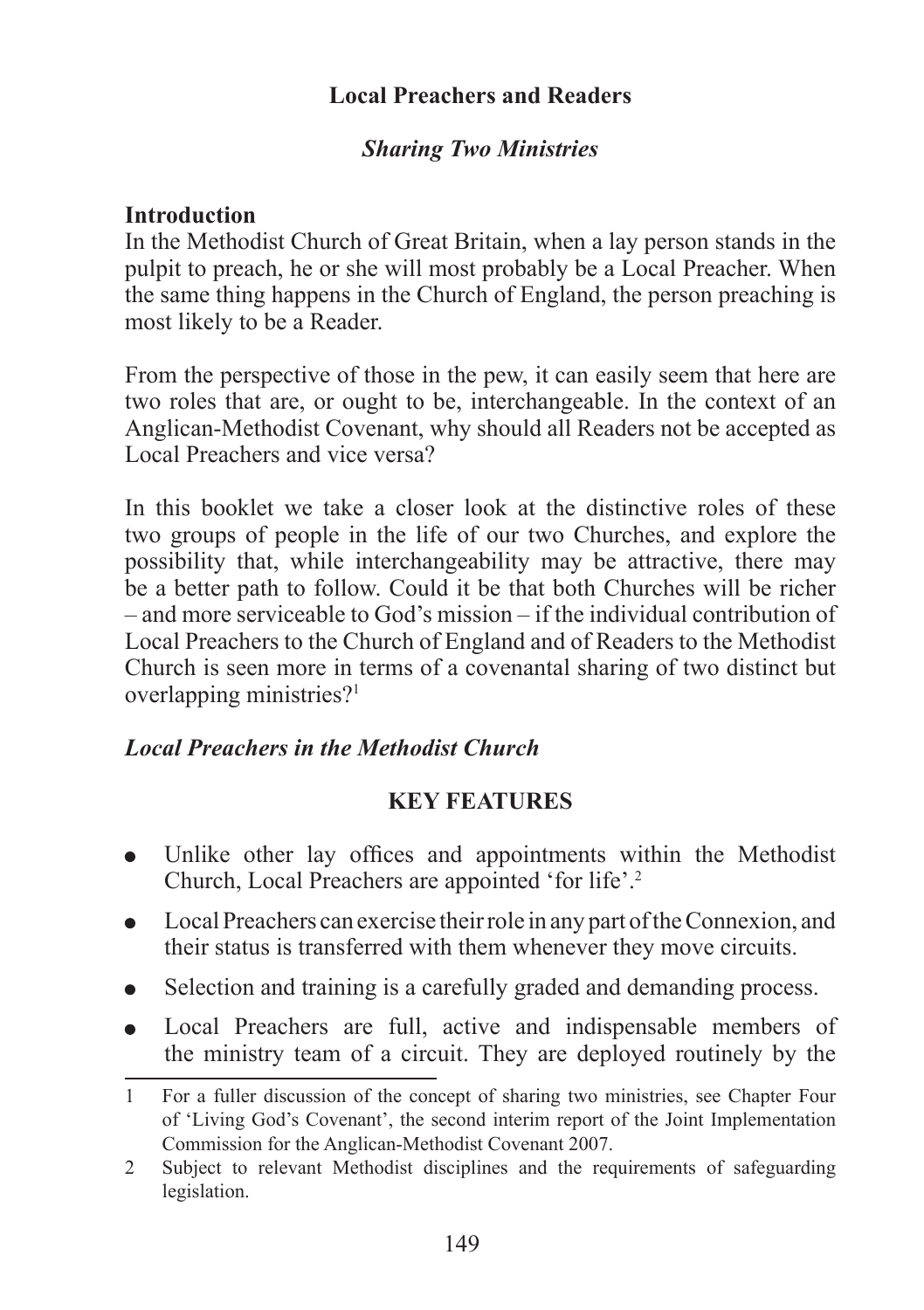circuit Superintendent Minister to conduct worship and to preach in local churches and they thus become widely known and respected throughout the circuit.

- Across the Methodist Connexion it is estimated that Local Preachers  $\bullet$ conduct seven out of every ten Methodist services, either in their own circuit or in others where they are invited as 'visiting preachers'. They have overall responsibility for the act of worship, although they are to seek to work collaboratively with others in leading worship.
- Historically in the Methodist Church, the normal route to becoming a  $\bullet$ minister has been through being a Local Preacher – and today for most presbyters having been a Local Preacher is very much part of their identity, although on ordination they become 'Itinerant' preachers rather than 'Local' preachers.
- The same route is not required for those being ordained to the diaconate  $\bullet$ and admitted to the Methodist Diaconal Order, although a number of deacons are also Local Preachers, and remain so whilst ministering as deacons.
- In the circuit, all presbyters and Local Preachers meet quarterly in the Local Preachers' Meeting (commonly known as 'the Preachers' Meeting') – a time for mutual support, prayer, study and strategic thinking. The Local Preachers' Meeting has a significant formal role in every circuit, holding Local Preachers to account and supervising those in training.
- Alongside Local Preachers, the Methodist Church has in recent years  $\bullet$ introduced a new category of locally-authorised Worship Leaders, who take part in various aspects of leading worship, but do not preach and do not have overall charge of the particular service.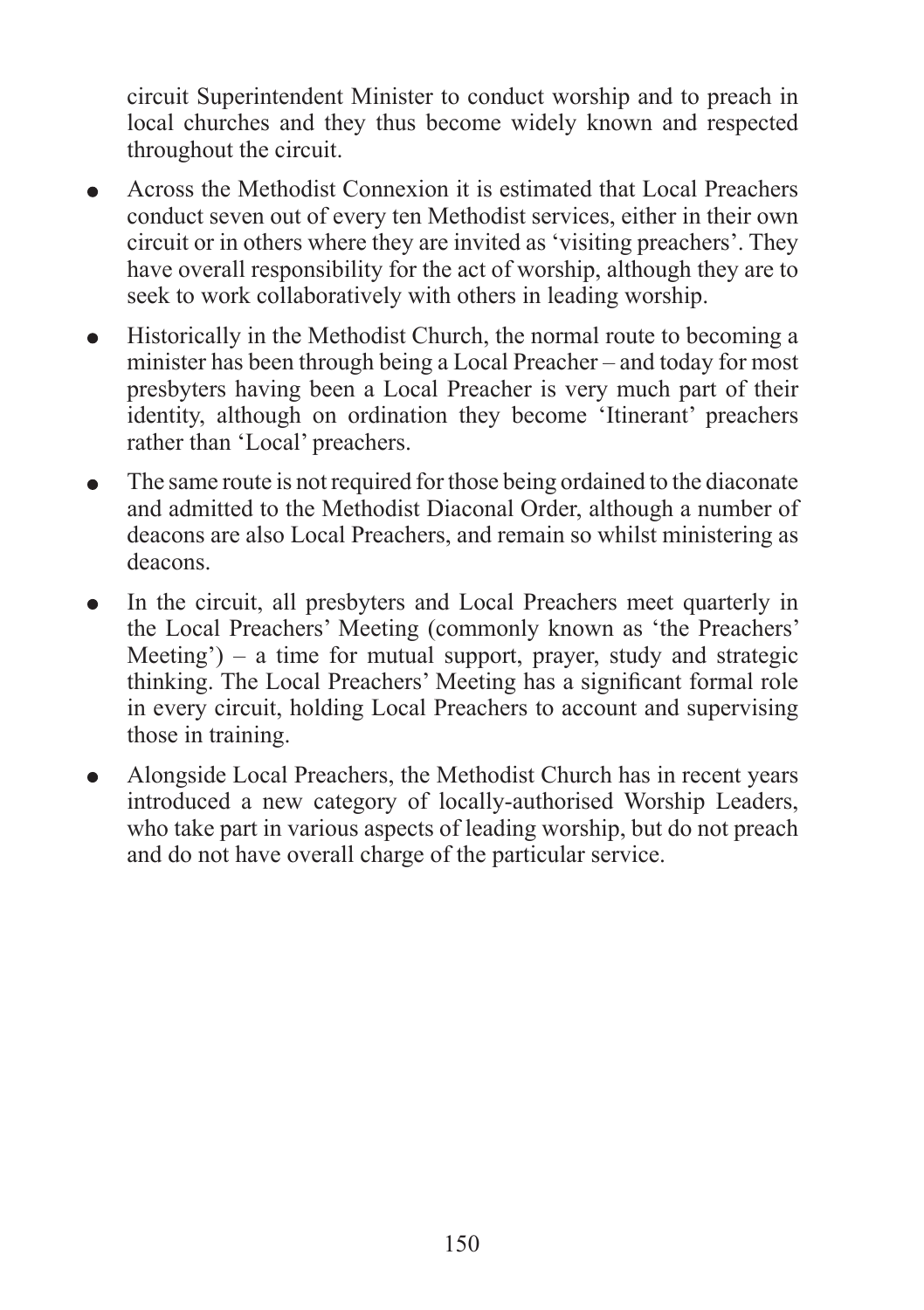#### *Readers in the Church of England*

## **KEY FEATURES**

- Readers are admitted 'for life'<sup>3</sup> just like Local Preachers, and unlike most other lay appointments in the Church of England. Their role is transferable between dioceses – subject to their being licensed by the bishop, who will also specify where they may exercise their ministry.
- Individuals can be licensed to a parish, a benefice, a deanery, or to the whole diocese. Licences need to be renewed whenever there is a change of bishop or incumbent.
- As with Local Preachers, the process of selection and the training of  $\bullet$ Readers is rigorous and demanding. Each diocese is responsible for its own programme of training, to standards moderated by the Ministry Division of the Archbishops' Council.
- The role of the Reader can include a wide range of ministerial  $\bullet$ responsibilities that may benefit from the Reader's theological competence.
- Of these the Reader's catechetical role of preaching and teaching  $\bullet$ is best known and is universal across all dioceses of the Church of England. In some dioceses Readers are expected to do no more than this.
- However, the role of a Reader, as specified in the Canons, is threefold:

*To visit the sick, to read and pray with them, to teach in Sunday school and elsewhere, and generally to undertake such pastoral and educational work and to give such assistance to any minister as the bishop may direct (Canon E4.2 (a)) during the times of divine service to read Morning and Evening Prayer (save for the Absolution), to publish banns of marriage …, to read the word of God, to preach, to catechize the children, and to receive and present the offerings of the people (Canon E4.2 (b)) to distribute the holy sacrament of the Lord's Supper to the people. (Canon E4.2 (c))*

Subject to relevant Church of England disciplines and the requirements of safeguarding legislation.

Readers' licences are not renewed after age 70, but the individual is usually given 'Permission To Officiate'.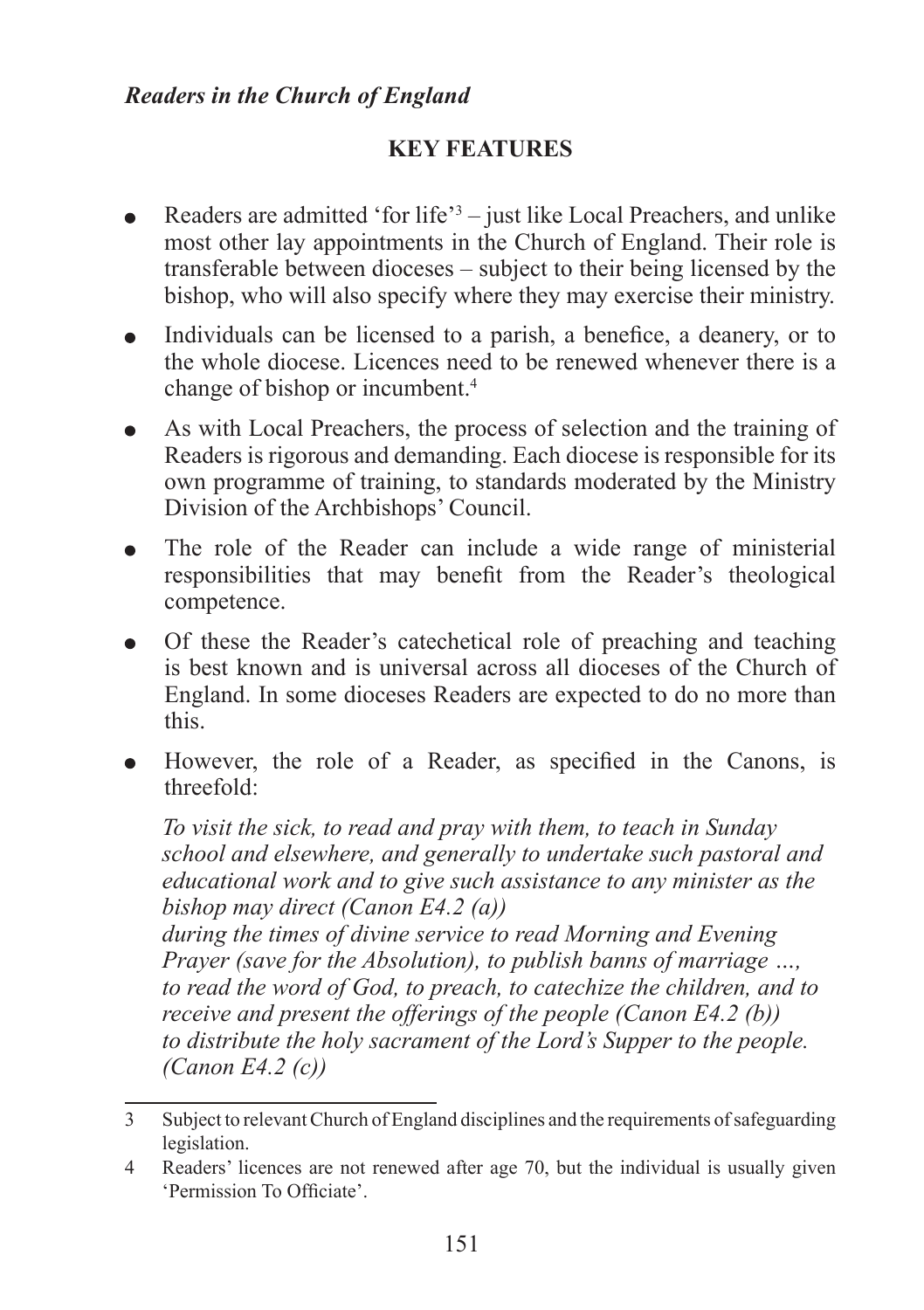- A Reader can thus be invited to preach or lead the 'Service of the Word' in situations where a weekly service of Holy Communion is the normal routine. However, the Reader's role in these services is at the priest's discretion.
- Canon E4.2A also makes it possible for a Reader to be licensed to take  $\bullet$ funerals, but this will depend on diocesan policy and the individual's personal circumstances.
- In rural areas, where a Reader is licensed to a multi-parish benefice  $\bullet$ or to a deanery, taking services and preaching is likely to form a more significant part of the Reader's role than in a more urban setting. In this context the parallels with the role of the Local Preacher are most apparent.
- Apart from preaching and leading worship, many Readers undertake  $\bullet$ significant responsibilities in other contexts, e.g. training for baptism and confirmation, pastoral visiting etc, according to their individual gifting.
- In contrast to Methodist practice, selection and training for ordained  $\bullet$ ministry requires no prior involvement in Reader ministry – and ordained ministers are often perceived as failing to appreciate the Reader's role.
- In the deanery, the ordained ministers meet at Chapter meetings for  $\bullet$ mutual support, prayer, study and strategic thinking. Readers may be, but are by no means always, invited to join them.
- Traditionally Readers have met in 'Areas' for mutual support and  $\bullet$ further training. These Areas have often borne little relationship to other church boundaries. However, as more responsibility is entrusted to deaneries, some dioceses are re-aligning their Reader Areas to fit in with deanery boundaries.
- As the range of accredited lay ministries increases, and questions are  $\bullet$ asked about the potential for a distinctive (often mistakenly called 'permanent') diaconate, many Readers see the distinctiveness of their ministry as being under threat.<sup>5</sup>
- At least three dioceses in the Church of England no longer use the title  $\bullet$ 'Reader' but license lay people as "Licensed Lay Ministers".

In 2007 the Church of England's Faith and Order Advisory Group published an important report "The Mission and Ministry of the Whole Church" addressing these issues.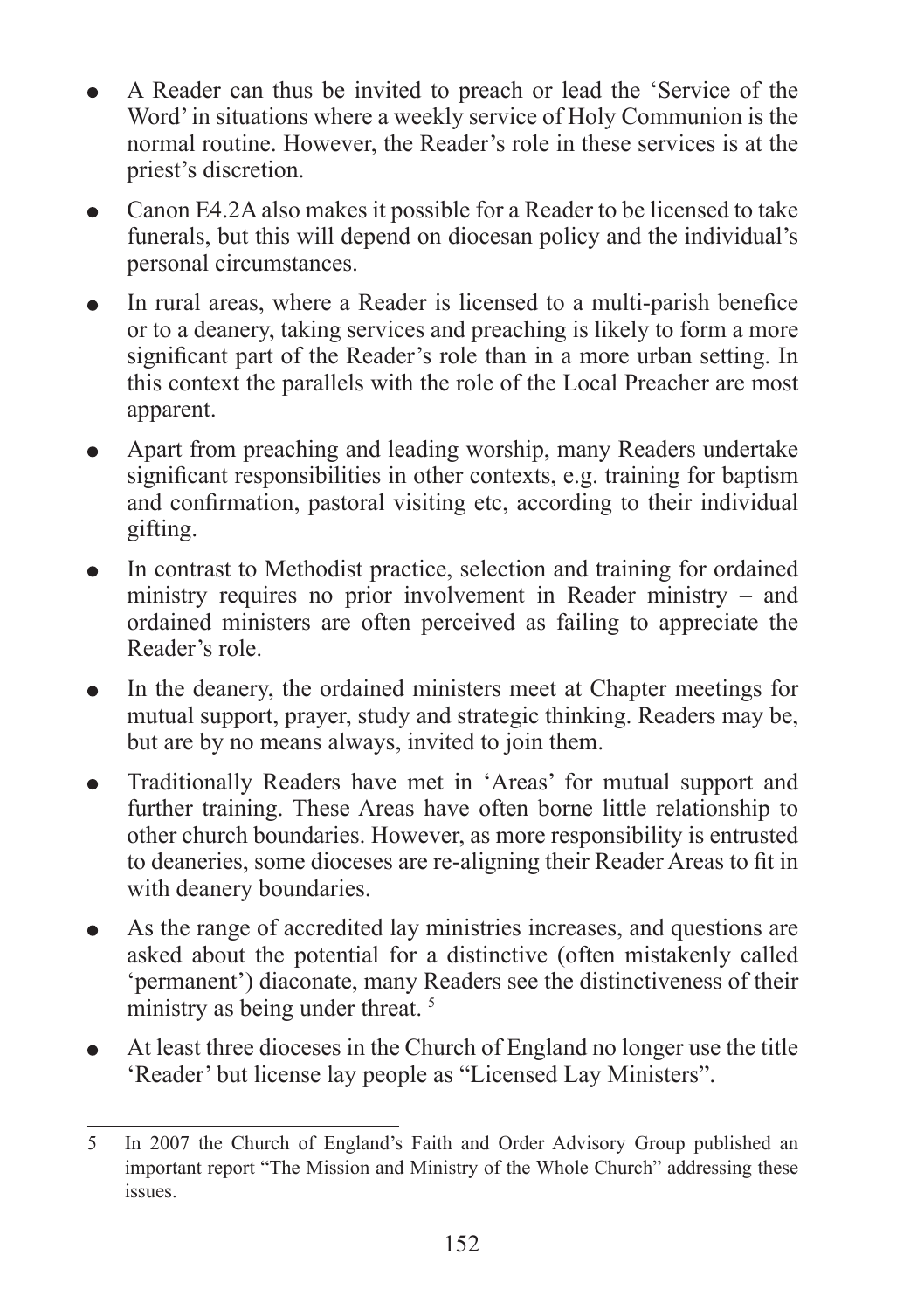### *Why not 'interchangeability'?*

*'Interchangeability' of ordained ministries is rightly seen as one of the more urgent goals within the Covenant between the Church of England and the Methodist Church.*

*This makes sense, since presbyters and deacons are two of the three historic 'orders' within the universal Church and both our Churches believe we are ordaining into the diaconate and the priesthood/ presbyterate of the whole Church of God.*

*Bishops, of course, make up the third 'order' – hence the significance of the ongoing debates about bishops within the Methodist Church in Great Britain and about women being bishops in the Church of England.* 

*Similar arguments, however, do not apply to Local Preachers and Readers. The roles of the two groups take their shape from the way each of the two Churches is organised. In fact, as shown in these pages, Local Preachers and Readers perform different albeit overlapping functions, and are trained accordingly.* 

*It just so happens that the individual gifts and training of a Local Preacher are likely to equip that person to fulfil very well many of the roles undertaken by a Reader in the Church of England. And the same will be true of a Reader in the context of the Methodist Church.*

*Subject to the disciplines of the two Churches, it is perfectly possible for individuals to be accredited to serve at the same time as a Local Preacher in the Methodist Church and a Reader in the Church of England.* 

*There is, however, no universal 'order of lay ministry' to which both Readers and Local Preachers claim to belong. While our two Churches retain their existing polities, there is no compelling reason for the roles to be merged.*

### **Readers**

## *Offering their gifts to the Methodist Church*

Individual Readers may, with appropriate permission, accept invitations to lead Methodist worship and preach.

<sup>6</sup> The formal requirements are set out in Canon B43( $6$ )(b).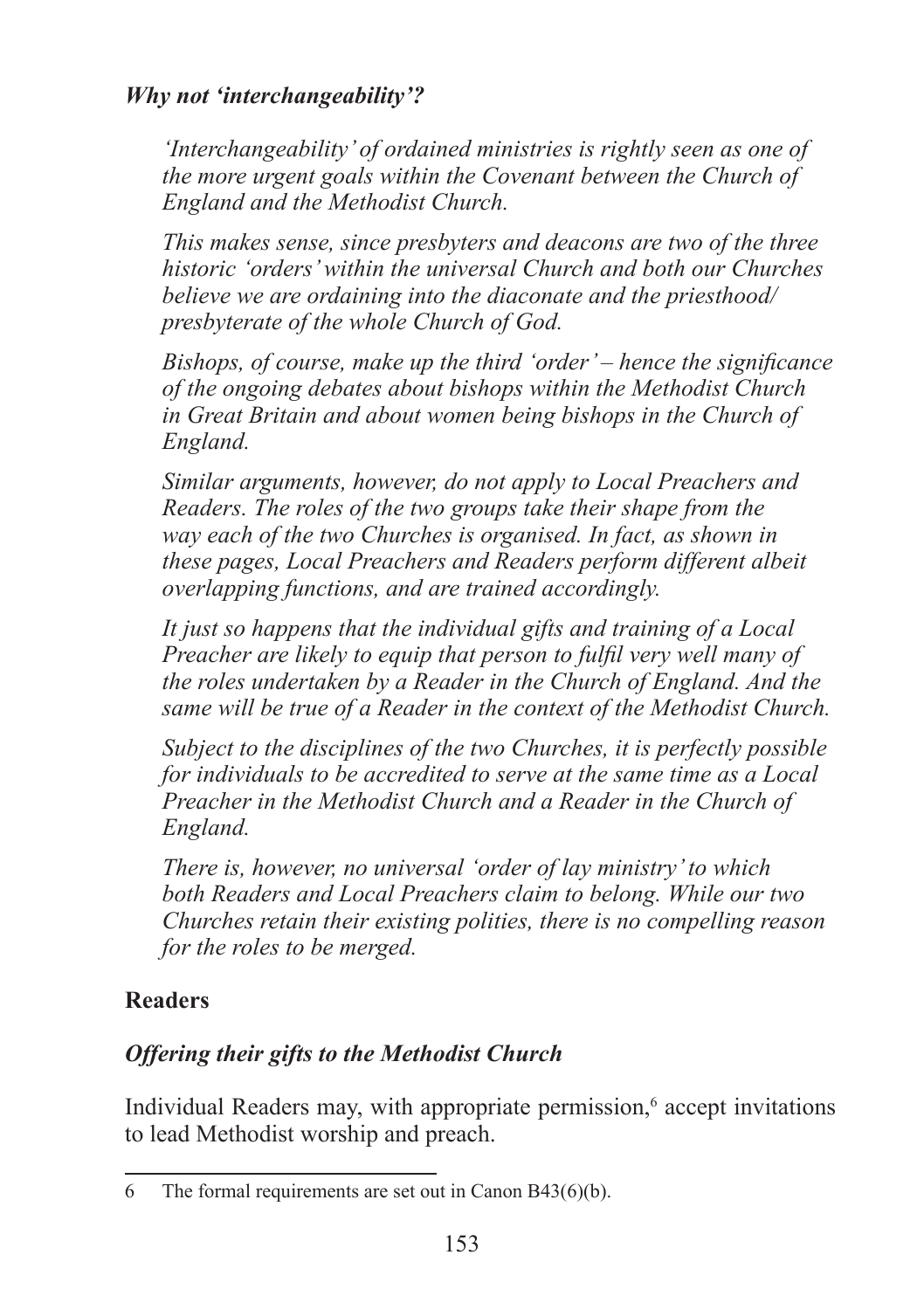The invitation would come from the Methodist Circuit – initially most probably at the suggestion of a local congregation where the Reader was already known. All those who stand in Methodist pulpits are required to preach nothing at variance with the doctrines of the Methodist Church.

#### **THREE WAYS IN FOR READERS**

*a) As a 'Visiting Preacher'*

The Reader can appear on the Circuit's preaching plan simply as a 'Visiting Preacher.' Although the Reader may be invited quite frequently, each service he or she leads is technically by separate invitation.

*b) As a person 'Authorised to serve as a Local Preacher'*

If the Reader is licensed to a Local Ecumenical Partnership where the Methodist Church is a partner, the Reader 'may apply to be authorised to serve as a local preacher' in the circuit of which the LEP is a part (SO566B(1)). In situations other than a Local Ecumenical Partnership, if the Reader is likely to be preaching frequently in the circuit, the Reader 'may apply to be authorised to serve as a local preacher' (SO566B(2)). If the application is successful, he or she will become a member of the Local Preachers' Meeting – a responsibility that ought to be taken very seriously. The requirements of those 'Authorised to serve as a Local Preacher' are, however, quite stringent, including meeting connexional standards of training.

*c) As a Local Preacher* 

Any Reader who is also a member of the Methodist Church (or chooses to become a member) $\delta$  and is able and willing to fulfil his or her commitments

 $\tau$ If this appears to be problematic, two quotations may be helpful – from paragraphs in the Anglican-Methodist Covenant Common Statement:

<sup>&</sup>quot;A careful comparison of Anglican and Methodist formularies and of more recent doctrinal statements will show that the two churches stand side by side in confessing the fundamental apostolic faith as it has been received in the orthodox Christian tradition." (110)

<sup>&</sup>quot;Methodists and Anglicans do not necessarily confess the faith in the same idioms or with the emphases always in the same places. Moreover, there is diversity within each of the two churches as well as between them." (111)

A person who wishes to become a member of the Methodist Church is not required to renounce their membership of another Christian Church, unless required to by that other Church.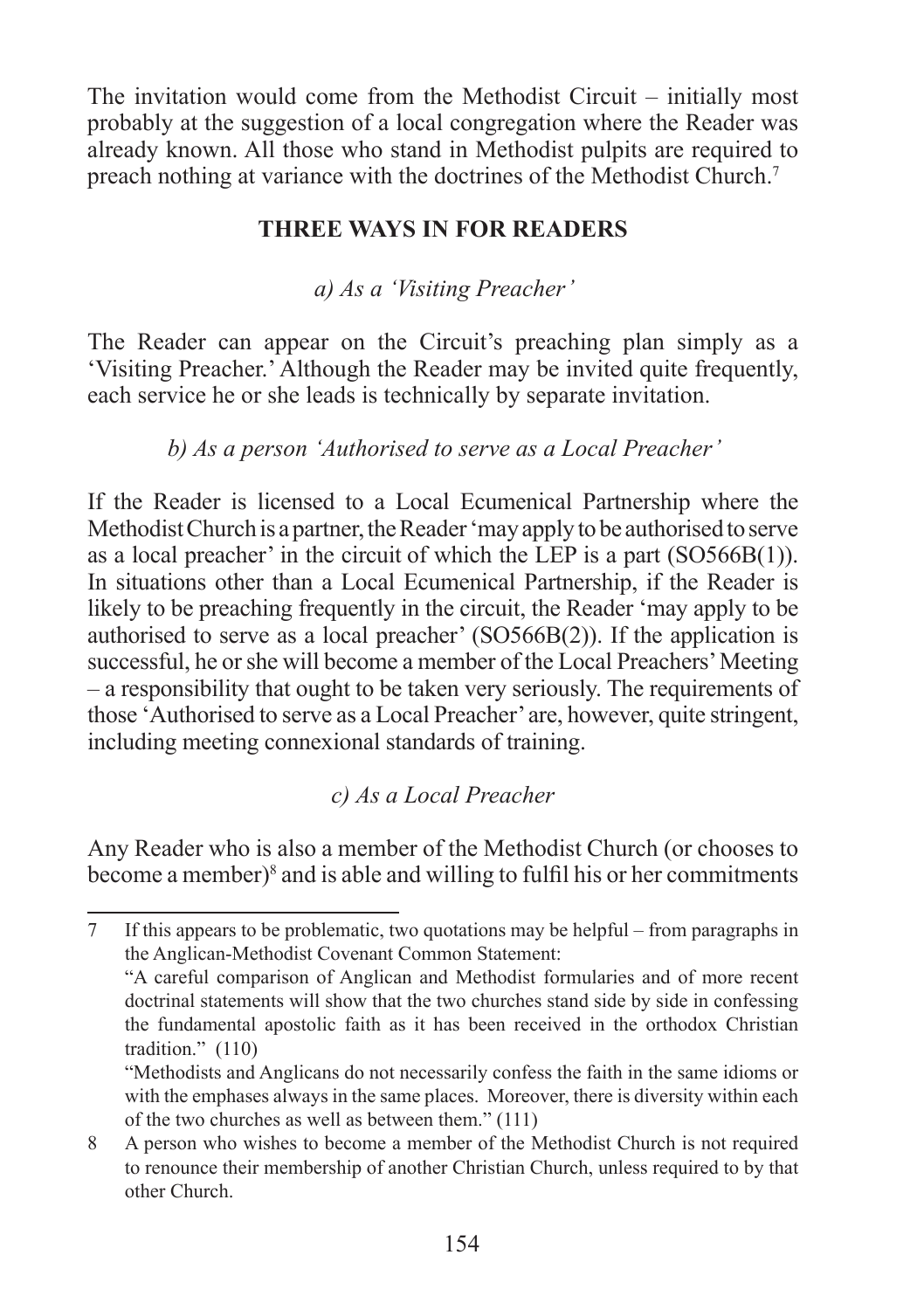and to take a full part in the worship and mission of both Churches, may seek to be appointed a Local Preacher – thus serving the two Churches in both roles in parallel.

Methodist Standing Orders (SO565B) state, 'It is the general policy that the interests of local preaching are best served if all those who wish to become local preachers follow a programme prescribed or validated by the Methodist Council.'

#### **Local Preachers**

### *Offering their gifts to the Church of England*

Individual Local Preachers are free, according to the disciplines of both Churches, to make themselves available or be invited to perform any of their usual functions in the context of Church of England worship.

Except in more rural areas where the need might be greater, Local Preachers should not be surprised if they are only very rarely invited to conduct the entire service in a parish church. In this respect, Readers would be in an identical position. An invitation 'to preach' in the Church of England means simply an invitation to preach the sermon, while someone else takes responsibility for leading the rest of the service.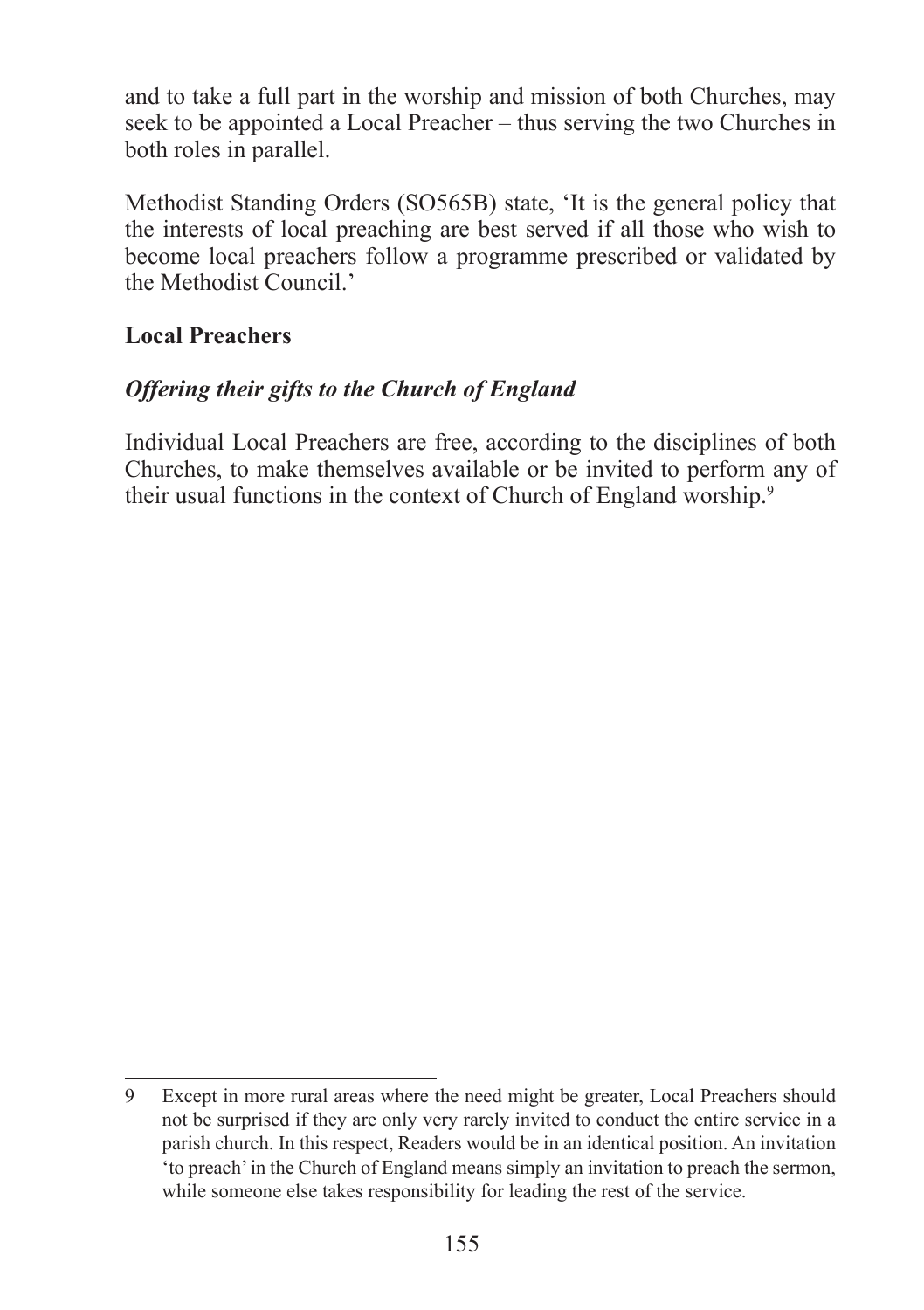### **THREE WAYS IN FOR LOCAL PREACHERS**

*a) Invitations from individual parishes*

Occasional invitations must come from the incumbent of the parish. Invitations to perform these functions on a regular basis need the prior approval of the Parochial Church Council and the bishop.

A number of bishops, in the context of the Anglican-Methodist Covenant, are indicating their approval in general and in advance, so that the approval becomes applicable whenever the incumbent and PCC agree to make the invitation.

All these arrangements are expressly permissible within the working of the Ecumenical Relations Measure 1988 and are covered by Canon B43.

*b) More general invitations*

Local Preachers who are willing to make themselves more generally available across a whole diocese, and who are actively involved in the worshipping life of a Church of England parish – as indicated by placing their names on the Church Electoral Roll, may also be granted 'permission to preach' by the bishop.

This provision has long been available under Canon B18.2, but the terms of its use are not clearly defined. Only in a few dioceses does it appear to have been used in relation to Methodist Local Preachers.

*At the request of his local Anglican parish church, a Methodist Local Preacher of many years' standing in East Yorkshire recently received a formal letter from the Archbishop of York giving him permission to preach in Church of England churches in the diocese.* 

*This individual story is just one of many signs of a growing friendship and collaboration between 'church' and 'chapel' in many rural communities in Yorkshire and elsewhere.*

*c) Becoming also a Reader*

Local Preachers who are able and willing to fulfil their commitments and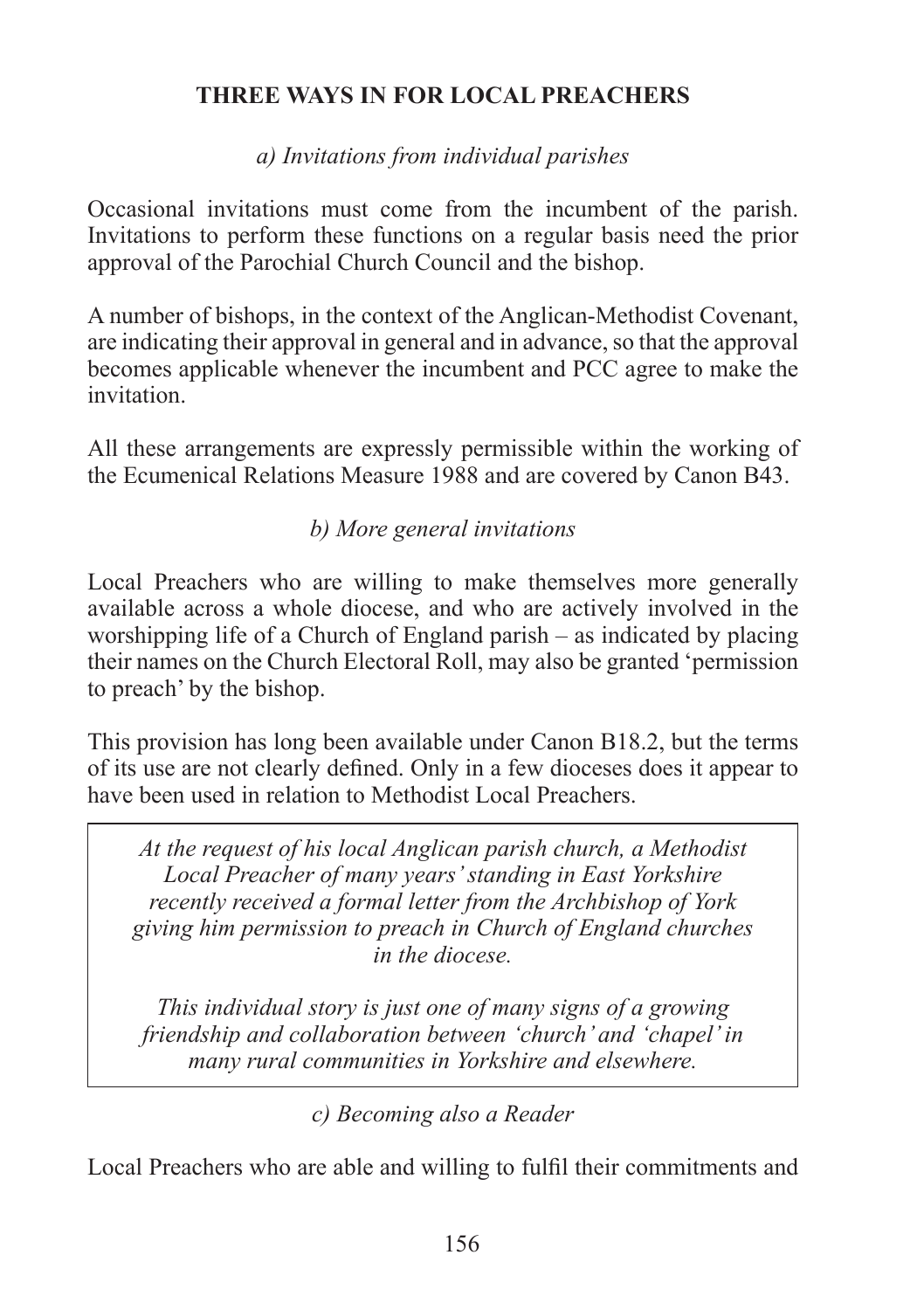to take a full part in the worship and mission of both Churches, may in many cases follow the normal procedures for seeking to be licensed as a Reader in the Church of England – thus serving the two Churches in both roles in parallel.

The Church of England authorities responsible for the person's training and accreditation are likely to take some account of the training he or she had already received as a Local Preacher, but each person's case will be considered individually.

A difficulty for some Methodist Local Preachers in following this route lies in the current canonical requirement that Readers must have been confirmed prior to admission. In this case 'confirmation' means 'confirmation by a bishop according to the discipline of the Church of England'. This obviously does not apply to those who have been confirmed in the Methodist Church. The question of the recognition of confirmation conferred in other churches is currently being discussed within the Church of England.

None of these arrangements raises any disciplinary issues within the Methodist Church, provided the Local Preacher continues to fulfil his or her obligations within the circuit.

*Across the country a number of individuals have already taken on this dual ministry as both Local Preachers and Readers. As with other examples highlighted on these pages, the possibility seems to make most sense to people in rural settings.*

#### **Local Preachers and Readers**

### *Shared resources and training*

Despite the significant differences between Readers and Local Preachers, more attention could perhaps be given to where the roles overlap and where shared support and resourcing would be beneficial to both groups. The initial training of Local Preachers and Readers may, however, not be the best place to begin.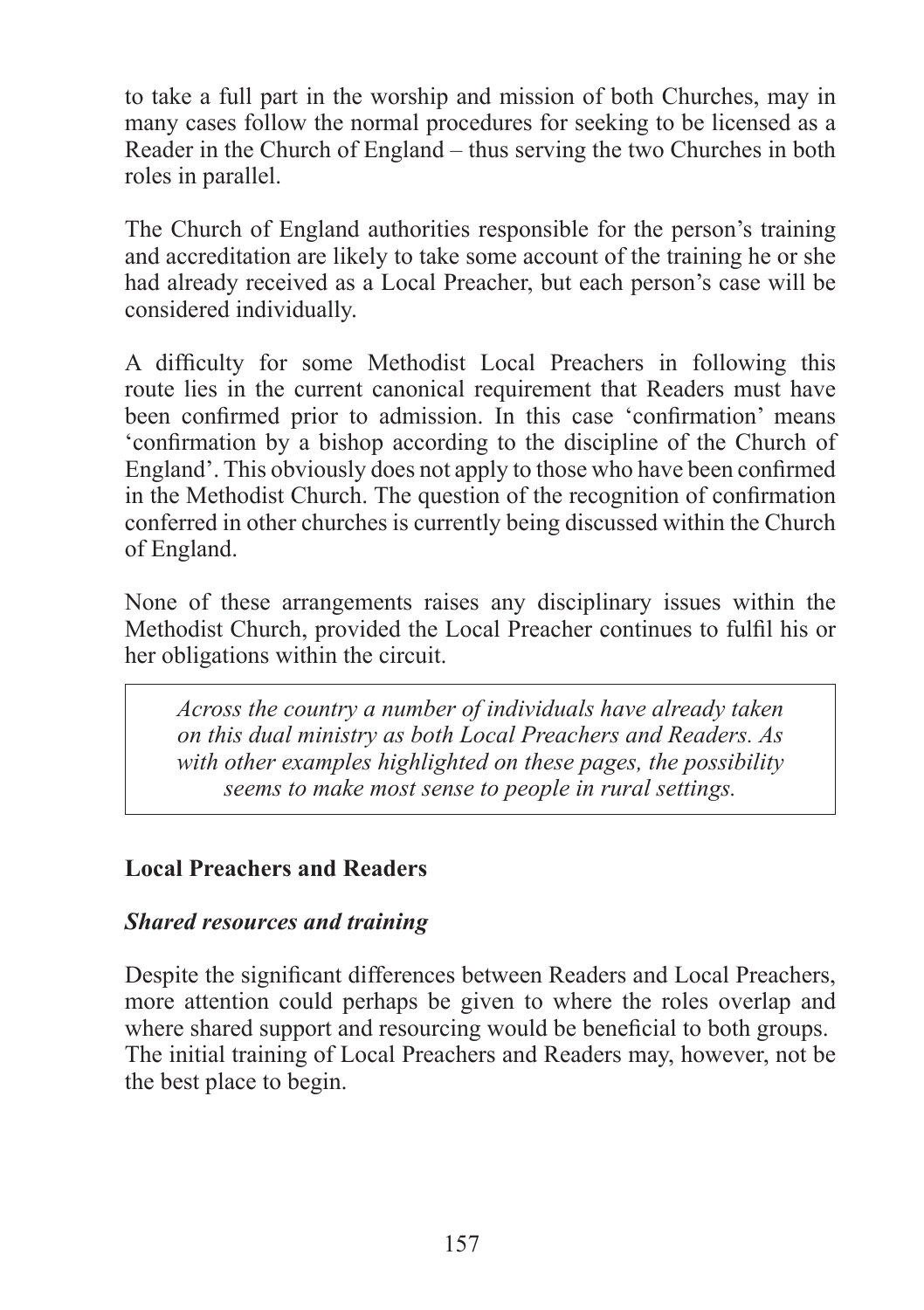### **CONTRASTING APPROACHES TO TRAINING**

Initial training for Local Preachers currently follows a standard programme authorised for the whole Connexion by the Methodist Council. In 2007, Regional Training Partnerships at St John's College, York and Chester University had foundation level Degree Courses validated as alternatives to the Methodist Council's training specification for Local Preacher training. Such courses might facilitate the training of Readers and preachers from other Churches alongside Methodist Local Preachers.

Each Diocese in the Church of England is free to develop its own training scheme, although the quality is carefully moderated through the Ministry Division of the Archbishops' Council. This allows greater flexibility and local relevance – even though this has meant, at least in the past, that the scope of the training could vary quite considerably.

The two contrasting approaches to training – and the levels of accountability attached to each – have so far limited the development of integrated programmes, but the Regional Training Partnership initiatives at York and Chester may be pointing to a way forward.

## **Ongoing Learning**

The continuing training and resourcing of Readers and Local Preachers *after* they have begun their ministries perhaps offers greater potential for mutual benefit. Greater co-ordination is inhibited only by relatively trivial practical considerations – mainly geography! However, underlying the trivia, the cultural perspectives cannot be ignored.

The natural ongoing learning environment for the Local Preacher is the Local Preachers' Meeting in the circuit. There the Local Preacher is part of a close-knit learning community alongside the ordained ministers where together they share responsibility for preaching and leading worship across the circuit. Regular participation in the Preachers' Meeting is an integral and obligatory part of the Local Preacher's role; the system would not work without it.

Most Readers, at least until recently, have been offered a much less intense experience of sharing in a common purpose. Although the importance of Area Readers' Meetings varies from diocese to diocese, it seems they have only begun to grow in significance when Areas have become more closely related to deaneries. In these circumstances, questions can be asked when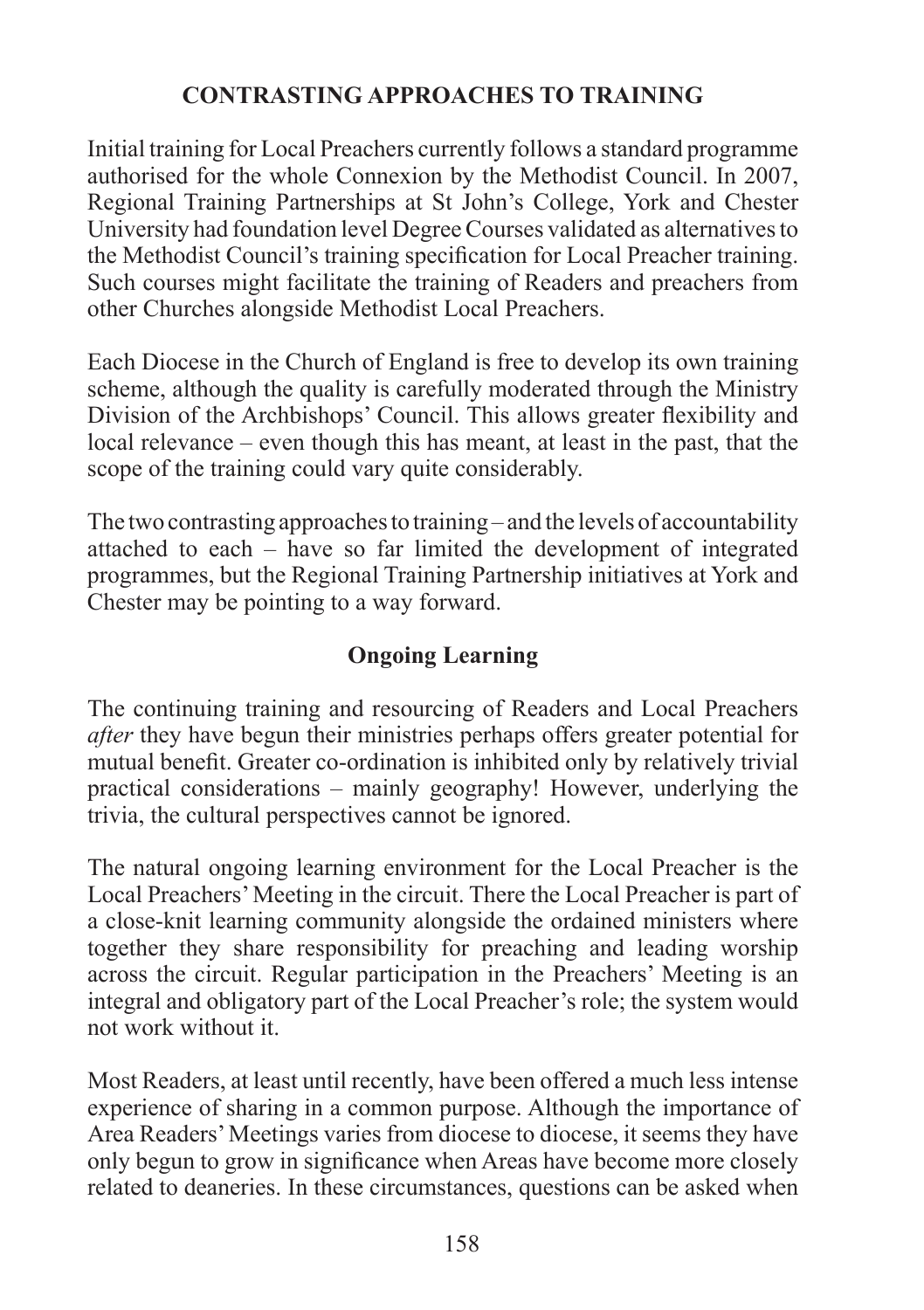a Reader fails to attend. Where these developments have not happened, attending the Area Readers' Meeting tends to be treated as very much an 'option.' Individual Readers commonly decide whether or not to attend largely on the basis of whether the programme of the meeting interests them.

In principle at least, it had been implicitly assumed that Readers would experience teamwork and sharing in a common purpose through their relationship with their Incumbent. On this basis it was expected that the ministry team in their parish or benefice would be their 'learning community'.

Perhaps as a result of these differences of practice, very little attention has yet been given to what could prove to be a very considerable common learning agenda. Where joint initiatives have been attempted, they have mostly taken the form of specially-arranged joint study days.

#### **Singing the Lord's song in a strange land (!)**

*In one part of the country, where the Diocese and the District are almost completely co-terminous, Readers and Local Preachers recently enjoyed two creative day workshops exploring the cultural differences affecting their experience of leading worship and preaching in each other's Churches.*

#### **A possible scenario for shared learning**

The trend in some dioceses towards relating Readers more closely to their deaneries suggests a possible scenario provided four ingredients are in place:

- 1. The Readers' Area is the Deanery
- 2. Deanery Chapter meetings regularly include the Readers from the deanery
- 3. The Deanery and the Circuit are mostly co-terminous
- 4. The Deanery and the Circuit are prepared to make a commitment to work together

In these circumstances, the Local Preachers' meeting and the joint meeting of the Deanery Chapter and the Readers could develop a single common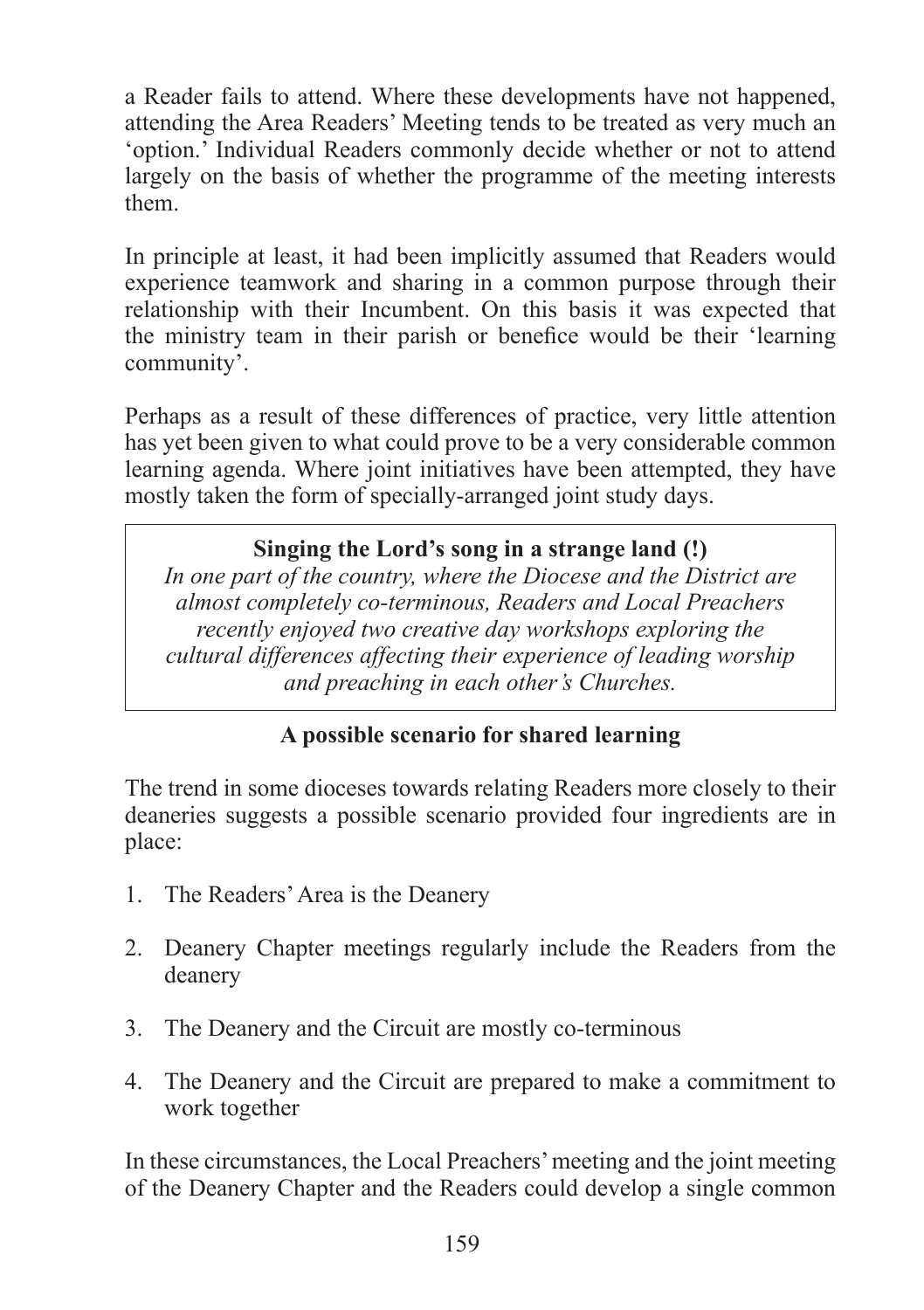agenda that met the requirements of all concerned. Finding the common agenda is critical. Too often, when superficially similar groups meet from two different Christian traditions, they are surprised to find they have little to discuss.

### **Mutual Cherishing**

 An unlikely area of mutual cherishing is the pastoral care that is offered to Readers by their Area Warden under the oversight of the bishop. There is nothing to prevent the Area Warden being a Methodist – and in a rural area, where Readers contribute a great deal to leading worship in a Methodist circuit, such a relationship can make a lot of sense.

It is not so easy to see how this arrangement could be reciprocated since, for Local Preachers, pastoral care is exercised mutually, with oversight from the Superintendent Minister working with the Circuit Local Preachers' Secretary.

### **A Methodist Area Warden of Readers**

*In one rural area of the country, the Methodist Superintendent Minister, whose circuit almost exactly matches the local Readers' Area, has for some years been the popular and successful Warden of Readers.*

## *An individual exchange of gifts*

One of the distinctive marks of a covenant relationship, as discernible from scripture, is the mutuality of a gracious giving and a grateful receiving – all for a purpose beyond the self-interest of the covenant partners.<sup>10</sup>

So when the roles of Local Preacher and Reader are often very different, what are the gifts that can be exchanged? What resources are released when the two ministries are shared?

### **As individuals, Local Preachers and Readers bring gifts and talents, which both our Churches need to learn to accept with gratitude.**

*The essential gifts that all Local Preachers and Readers will want to offer and share include*

<sup>10</sup> See chapter 2 of 'In the Spirit of the Covenant' – the 2005 interim report of the Joint Implementation Commission of the Anglican-Methodist Covenant.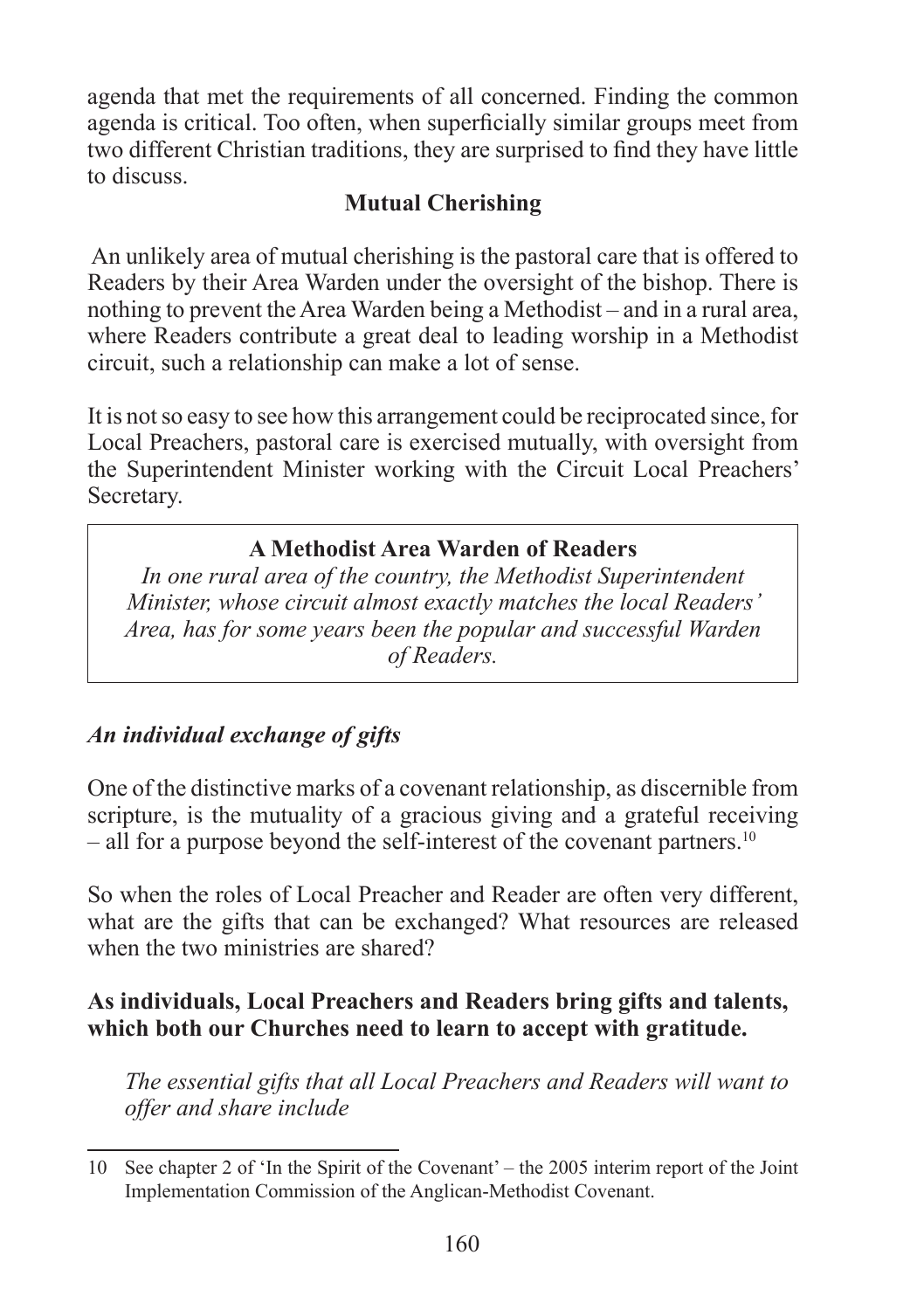- Knowledge of the Bible and a clear personal Christian faith  $\bullet$
- Theological competence and the capacity to reflect
- Professional and practical skills and wisdom from daily life  $\bullet$ *Other gifts may include*
- Communications skills, especially in preaching and leading worship – a priority amongst Local Preachers
- Teaching and pastoral skills, as well as skills in leadership in mission – which may form a particular vocation for many Readers

### *Making a virtue out of the differences*

As Deaneries and Circuits face the challenge together of being partners in mission, the distinctive gifts of Local Preachers and Readers represent a resource for ministry and mission that cannot be ignored.

In any locality both Methodists and Anglicans will be called to share in God's mission alongside other Churches. Should both Local Preachers and Readers be asking what their gifts and training might enable them to offer to the whole family of Christ's disciples who are seeking to live out the Gospel in that place?

Readers especially might be able to stimulate lay collaboration in mission across all traditions – and they might find that, alongside Local Preachers, there are other potential partners in the Methodist Church (and other Churches) with roles in training and community development, mission and evangelism.

In turn Local Preachers might have a role in stimulating creative links between worship-leaders and evangelists, visual artists and musicians not just within the life of the Methodist Church, in order to develop new ways of enabling people to come into God's presence in worship.